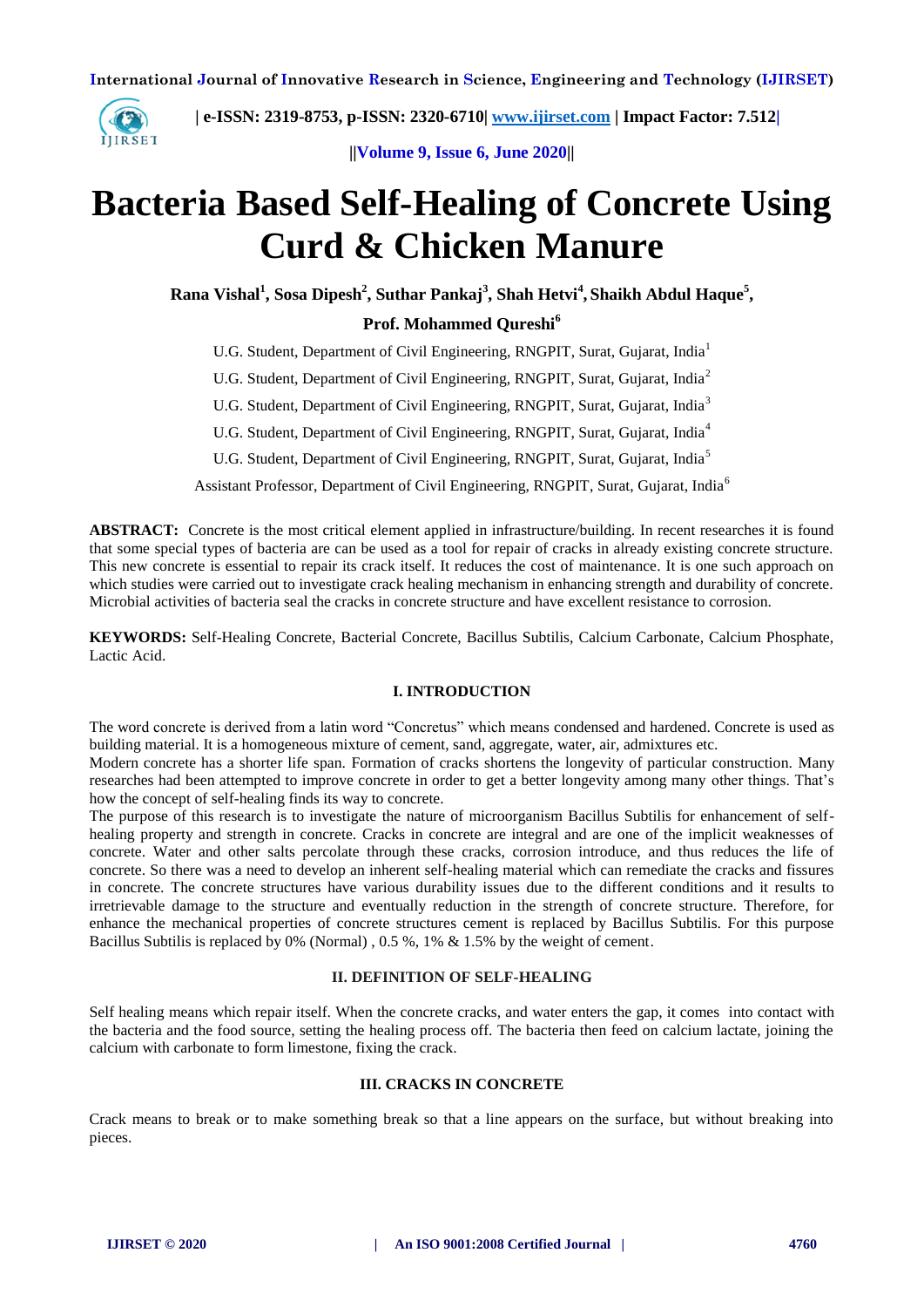

 **| e-ISSN: 2319-8753, p-ISSN: 2320-6710| [www.ijirset.com](http://www.ijirset.com/) | Impact Factor: 7.512|**

## **||Volume 9, Issue 6, June 2020||**

## A **. Types of Cracks**

- 1. Sulphate attack cracks.
- 2. Loading cracks.
- 3. Plastic shrinkage cracks.
- 4. Drying shrinkage cracks.
- 5. D-cracking.
- 6. Thermal cracks.
- 7. Settlement cracks.
- 8. Corrosion cracks.

## **B . Causes of Cracks**

Cracks in a building are of common occurrence. Building components develop cracks whenever stress in the components exceeds its strength. There are numerous causes of cracking in concrete, but most instances are related more to concrete specification and construction practices than by stresses due to induced forces.

Formation of cracks in concrete is mainly due to following reasons:

- 1. Thermal Changes
- 2. Elastic Deformation
- 3. Movement Due To Creep
- 4. Chemical Reactions
- 5. Foundation Movement & Settlement of Soil
- 6. Cracking Due To Vegetation

## **IV. PROCESS OF SELF-HEALING IN CONCRETE**

Self-Healing in concrete is carried out by two processes.

- 1. Bacteria- Based Process
- 2. Shape Memory Polymers

#### **A . Bacteria-Based Process**

The concept of bacteria-based self healing concrete was developed in the Netherlands, has received considerable interest from the press and is the subject of numerous UK research programmers.

Concrete often cracks due to a variety of processes and in certain circumstances can self-heal those cracks up to width of 0.3mm. Chemical additives can also be added to fresh concrete to improve the self-healing process.

The principle mechanism of bacterial crack healing is that the bacteria themselves act largely as a catalyst, and transform a precursor compound to a suitable filler material which effectively seals newly formed cracks. When bacteria spores are directly added to the concrete their lifetime was found to be limited.

#### **B . Types of Bacteria Used In Concrete**

- 1. Bacillus pasteurii
- 2. Bacillnes phaericus
- 3. Escherichia colli
- 4. Bacillus Subtilis
- 5. Bacillus cochnii
- 6. Bacillus pseodofirrius
- 7. Bacillus baloduaris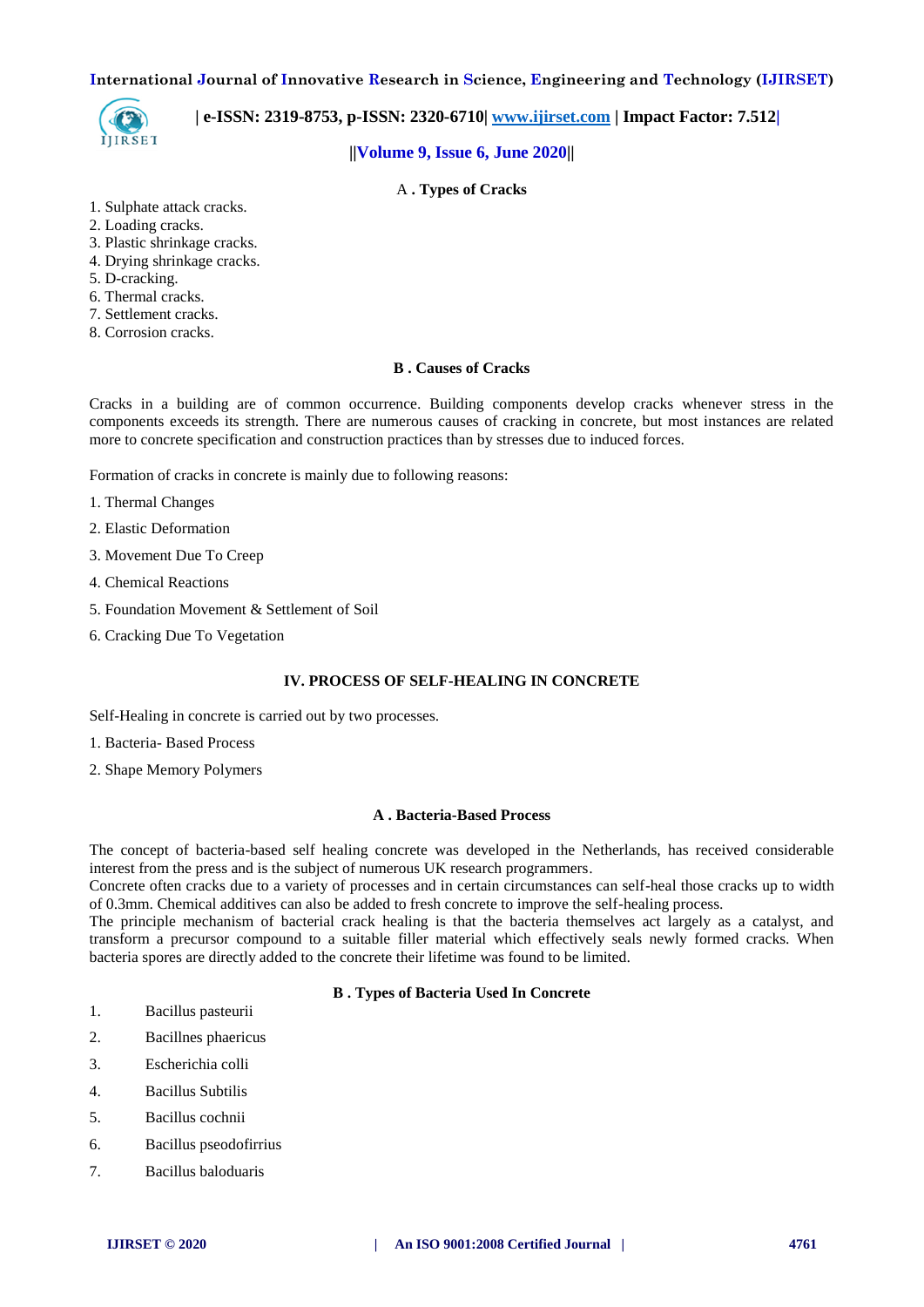

## **| e-ISSN: 2319-8753, p-ISSN: 2320-6710| [www.ijirset.com](http://www.ijirset.com/) | Impact Factor: 7.512|**

## **||Volume 9, Issue 6, June 2020||**



#### **C . Classification of Bacteria**

*Figure 1 : Classification of bacteria*

## **V. OUR METHODOLOGY**

We used curd and chicken manure, as an economical alternative for a economical bacteria-based self-healing process in a concrete .We extracted water which floats up on curd. As this water is the best source of lactic acid. Also chicken manure contains huge amount of calcium carbonate and calcium phosphate.

We added chicken manure and curd to the concrete.Both the material we used was added to the concrete mix in proportion to total weight of Cement.  $(0.0\%, 0.5\%, 1.0\% \& 1.5\%)$ .

When these materials were used in concrete mix then, the lactic acid present in the curd will react with the calcium phosphate present in chicken manure, and forms calcium lactate.

Both the materials (Curd and Manure) are the very much effective alternatives of costly admixtures and chemicals that are already available in markets.

#### **Advantages**

- $\checkmark$  Improve compressive strength of concrete.<br> $\checkmark$  This concrete is economical.
- $\checkmark$  This concrete is economical.<br> $\checkmark$  I ess maintenance required
- $\checkmark$  Less maintenance required.<br> $\checkmark$  One time expenditure
- $\checkmark$  One time expenditure.
- Reduce permeability of concrete.

#### **Mix Design**

By Doing all necessary test we have find the properties of the cement, fine aggregate , Coarse aggregate. We also make concrete mix design of M25 concrete as per IS 10262:2009.Our mix design by mass in proportion Cement : Fine Aggregate : Coarse Aggregate =1 : 1.36 : 2.86. we casted cube by adding four different proportions of Bacillus Subtillis (0.0 %, 0.5%, 1%, 1.5%) and the fixed amount of feed ( Curd and Chicken manure ) 40 ml each per 0.5% bacteria.

| Water     | `ement                    | <b>Fine Aggregate</b> | <b>Coarse Aggregate</b> |
|-----------|---------------------------|-----------------------|-------------------------|
| !91.6 lit | $125.78 K_{\alpha}$<br>ட. | 578.08 Ks             | 1220.09 Kg              |
| 0.45      |                           | 1.36                  | 2.86                    |

|  |  |  | Table 1: Mix Proportion By Mass |  |
|--|--|--|---------------------------------|--|
|--|--|--|---------------------------------|--|

| <b>Vater</b> | 'ement | Fine aggregate | <b>Coarse aggregate</b> |
|--------------|--------|----------------|-------------------------|
| 22.5 lit     | 50 Kg  | 68 kg          | 143 kg                  |

| Table 2 : Quantities for 1 bag of cement |  |  |  |  |
|------------------------------------------|--|--|--|--|
|------------------------------------------|--|--|--|--|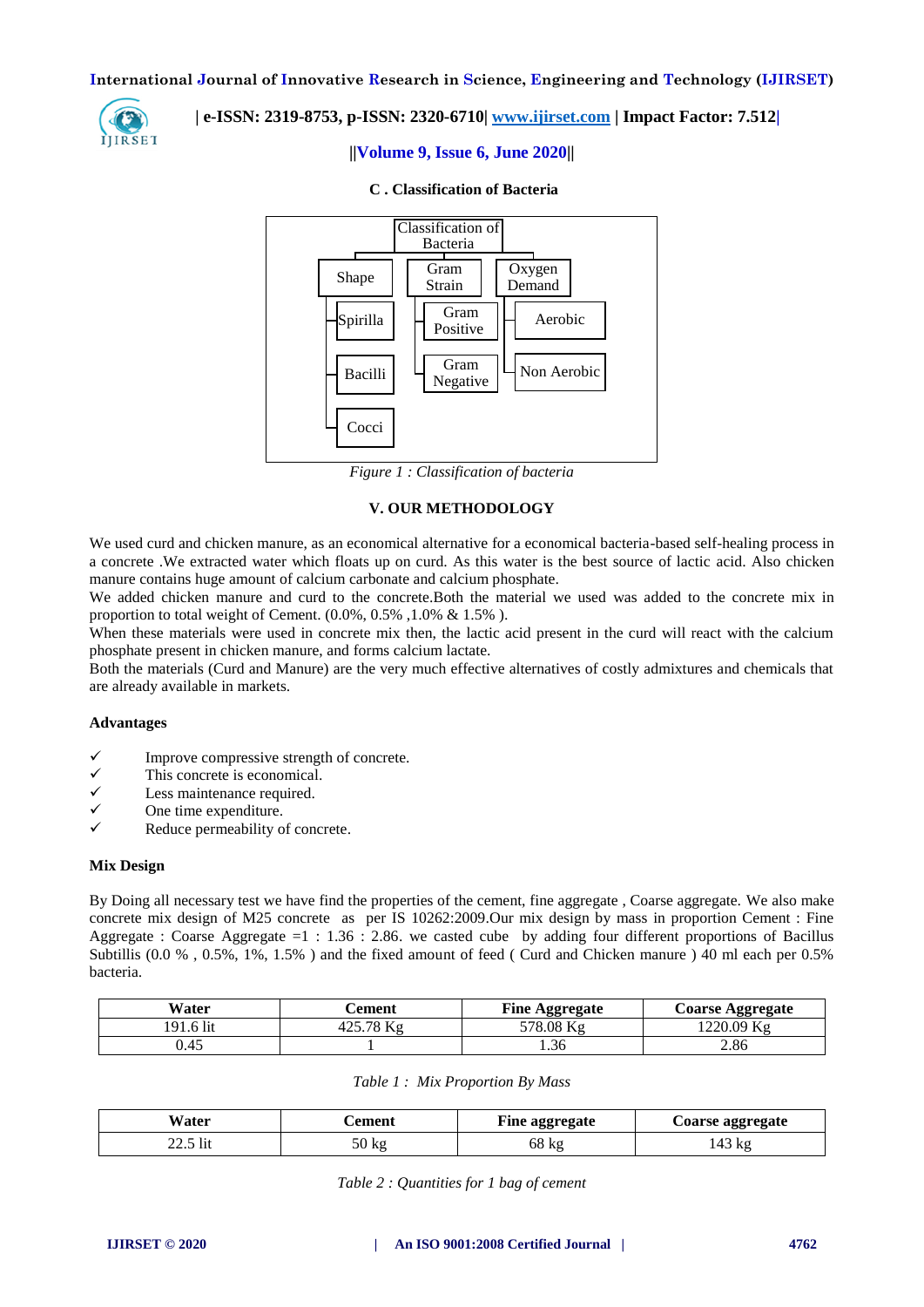

 **| e-ISSN: 2319-8753, p-ISSN: 2320-6710| [www.ijirset.com](http://www.ijirset.com/) | Impact Factor: 7.512|**

**||Volume 9, Issue 6, June 2020||** 

#### **Compressive Strength Test**

Compressive strength of concrete is the strength of hardened concrete measured by the compression test. The compression strength of concrete is a measure of the concrete's ability to resist loads which tend to compress it.

We have test the cube for knowing the compressive strength of the cubes by the CTM machine at the 14 days and 28 days after the cube casted.

The following result has been found out by us

| <b>Days</b> | Percentage | Cube no.       | $Area(mm^2)$ | Peak Load (kN) | <b>Strength</b><br>(N/mm <sup>2</sup> ) | Average |  |
|-------------|------------|----------------|--------------|----------------|-----------------------------------------|---------|--|
|             |            |                | 21952        | 468.26         | 21.33                                   |         |  |
|             | 0.0%       | $\overline{2}$ | 22362        | 501.2          | 22.41                                   | 21.74   |  |
|             |            | 3              | 22333        | 479.32         | 21.46                                   |         |  |
|             |            | $\mathbf 1$    | 22160        | 509.5          | 22.99                                   |         |  |
|             | 0.5%       | $\overline{2}$ | 21352        | 541            | 25.34<br>23.81                          |         |  |
|             |            | 3              | 21366        | 493.3          | 23.09                                   |         |  |
| 14          |            | $\mathbf{1}$   | 23431        | 708.5          | 30.24                                   |         |  |
|             | 1.0%       | $\mathfrak{2}$ | 23354        | 763.4          | 32.69                                   | 31.34   |  |
|             |            | 3              | 22571        | 702            | 31.10                                   |         |  |
|             |            | $\mathbf{1}$   | 22046        | 614.6          | 27.88                                   | 28.40   |  |
|             | 1.5%       | $\overline{c}$ | 22635        | 608.2          | 26.87                                   |         |  |
|             |            | 3              | 22571        | 687.2          | 30.45                                   |         |  |
|             | 0.0%       | $\mathbf{1}$   | 23206        | 608.12         | 26.21                                   |         |  |
|             |            | $\overline{2}$ | 22190        | 639.26         | 28.81                                   | 27.10   |  |
|             |            | 3              | 22465        | 590.35         | 26.28                                   |         |  |
|             |            | $\mathbf{1}$   | 23788        | 671.8          | 28.24                                   |         |  |
|             | 0.5%       | $\sqrt{2}$     | 22443        | 660.8          | 29.44                                   | 30.30   |  |
| 28          |            | 3              | 22936        | 762.1          | 33.23                                   |         |  |
|             |            | $\mathbf{1}$   | 22620        | 823.1          | 36.39                                   |         |  |
|             | 1.0%       | $\overline{2}$ | 22722        | 825.9          | 36.35                                   | 37.33   |  |
|             |            | 3              | 22560        | 885.7          | 39.26                                   |         |  |
|             |            | $\mathbf{1}$   | 22835        | 870.9<br>38.14 |                                         |         |  |
|             | 1.5%       | $\overline{c}$ |              | 737.7          | 32.63                                   | 35.79   |  |
|             |            | 3              | 22490        | 823.3          | 36.61                                   |         |  |

*Table 3 : Compressive Strength of Cubes* 





*Figure 2 : Compressive strength of concrete at 14 days Figure 3 : Compressive strength of concrete at 28 days*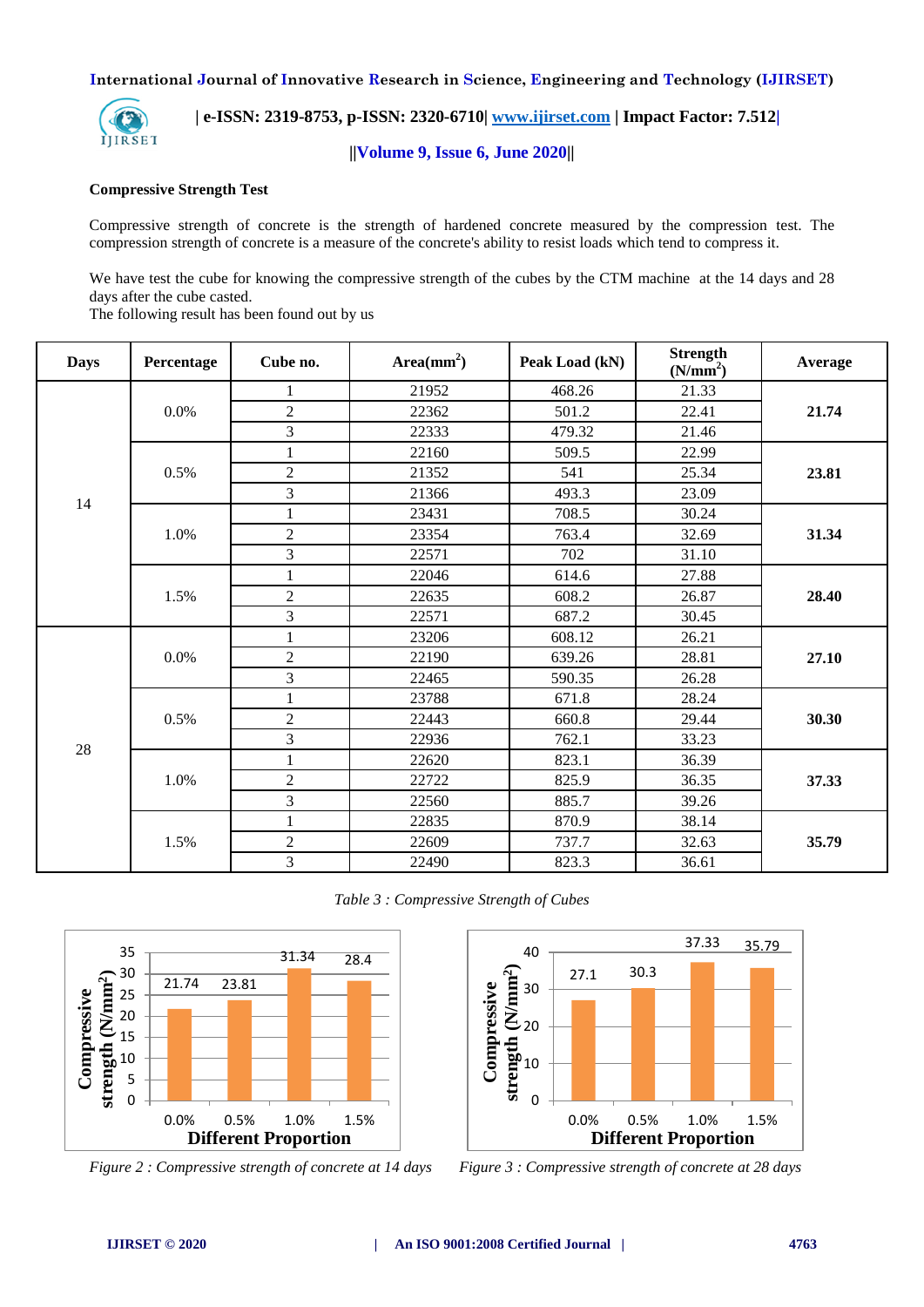

 **| e-ISSN: 2319-8753, p-ISSN: 2320-6710| [www.ijirset.com](http://www.ijirset.com/) | Impact Factor: 7.512|**

**||Volume 9, Issue 6, June 2020||** 



| Sample      | Length       | Width             | Dia                                 | Area          |
|-------------|--------------|-------------------|-------------------------------------|---------------|
| quare       | 0.0mm        | 0.0 <sub>mm</sub> | 0.0mm                               | $0 \,$ mm $2$ |
|             | Act. Load kN |                   |                                     | Test No.      |
|             |              | tone: u<br>2700.0 |                                     |               |
|             | 870.4        | 2400.0.           |                                     |               |
|             | Peak Load kN |                   |                                     |               |
|             | 885.7        | $2100 - 0$        |                                     |               |
|             | Kg/cm2       | 1708.0            |                                     |               |
|             |              | 1506.0            |                                     |               |
|             | 0.00         | 1200.0            |                                     |               |
|             | N/mm2        | sool a            |                                     |               |
|             | 0.00         | sosha             |                                     |               |
|             |              | a lont            |                                     |               |
| <b>Stop</b> | Hold         | <b>Back</b>       | 02113154 02114132 02115110 02115140 | 02118126      |

*Figure 4 : Peak Load on the Cubes*

## **VI. ULTRASONIC PULSE VELOCITY TEST**

The ultrasonic pulse is generated by an electro acoustical transducer. ,When the pulse is induced into the concrete from a transducer, it undergoes multiple reflections at the boundaries of the different material phases within the concrete. It's generally used to find the presence of voids and cracks.

Following result we have found out by us

| Percentage (%)<br>Cured<br>Period<br>(Days) |          |                                                                                    |                                                                                           |      |      | Average                                    |                                   |      |      |      |
|---------------------------------------------|----------|------------------------------------------------------------------------------------|-------------------------------------------------------------------------------------------|------|------|--------------------------------------------|-----------------------------------|------|------|------|
|                                             |          | Pulse velocity<br>Cube No<br>by Cross Probing<br>before breaking<br>Cube<br>(km/s) | Pulse velocity by Cross<br>Probing After<br>breaking the cube<br>following days<br>(km/s) |      |      | <b>Before</b><br><b>Breaking</b><br>(km/s) | After Breaking the Cube<br>(km/s) |      |      |      |
|                                             |          |                                                                                    | $\mathbf{0}$                                                                              | 14   | 28   |                                            | $\Omega$                          | 14   | 28   |      |
| 28                                          | $\theta$ | 1                                                                                  | 4.26                                                                                      | 2.57 | 2.57 | 2.57                                       | 4.24                              | 2.61 | 2.61 | 2.61 |
|                                             |          | $\overline{2}$                                                                     | 4.23                                                                                      | 2.73 | 2.73 | 2.73                                       |                                   |      |      |      |
|                                             |          | 3                                                                                  | 4.23                                                                                      | 2.53 | 2.53 | 2.53                                       |                                   |      |      |      |
|                                             |          | 1                                                                                  | 4.23                                                                                      | 2.72 | 2.93 | 3.35                                       | 4.26                              | 2.63 | 2.85 | 3.19 |
|                                             | 0.5      | $\overline{2}$                                                                     | 4.24                                                                                      | 2.59 | 2.92 | 3.17                                       |                                   |      |      |      |
|                                             |          | 3                                                                                  | 4.31                                                                                      | 2.59 | 2.71 | 3.04                                       |                                   |      |      |      |
|                                             |          | $\mathbf{1}$                                                                       | 4.27                                                                                      | 2.82 | 3.34 | 3.86                                       | 4.23<br>2.74<br>4.28<br>2.71      |      |      |      |
|                                             | 1.0      | $\overline{2}$                                                                     | 4.26                                                                                      | 2.68 | 3.11 | 3.64                                       |                                   |      | 3.16 | 3.78 |
|                                             |          | 3                                                                                  | 4.15                                                                                      | 2.73 | 3.03 | 3.85                                       |                                   |      |      |      |
|                                             |          | $\mathbf{1}$                                                                       | 4.20                                                                                      | 2.75 | 2.92 | 3.39                                       |                                   |      | 2.91 | 3.27 |
|                                             | 1.5      | $\overline{2}$                                                                     | 4.31                                                                                      | 2.63 | 2.82 | 3.13                                       |                                   |      |      |      |
|                                             |          | 3                                                                                  | 4.32                                                                                      | 2.75 | 2.97 | 3.28                                       |                                   |      |      |      |

*Table 4 : Pulse Velocity by Cross Probing*

Before testing the strength of concrete we conducted UPV test on cubes and after the breaking the cubes or the checking the strength of cubes we again conducted UPV test. After breaking the cubes by CTM we also test UPV on this cubes after 14 days and 28 days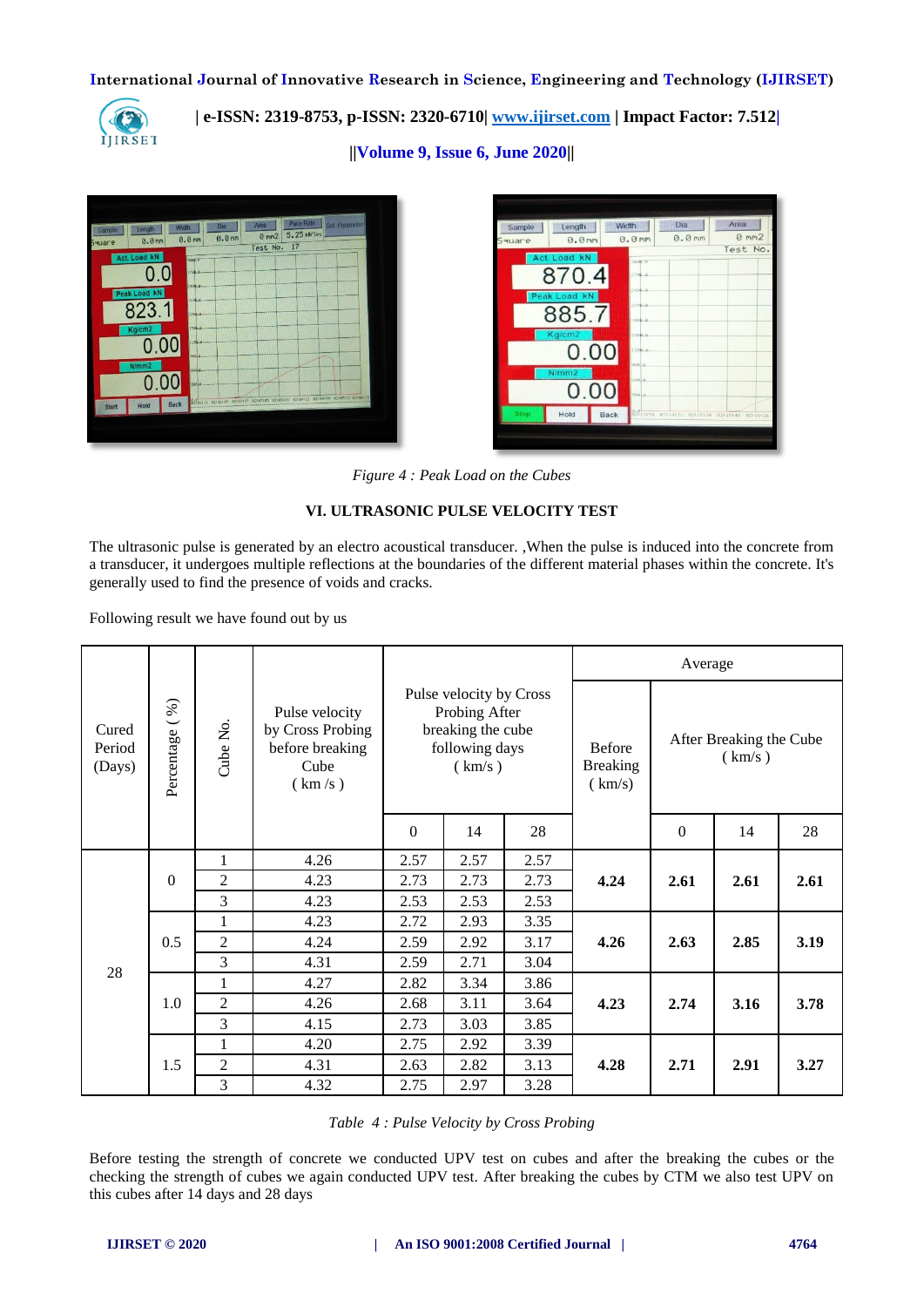

 **| e-ISSN: 2319-8753, p-ISSN: 2320-6710| [www.ijirset.com](http://www.ijirset.com/) | Impact Factor: 7.512|**

#### **||Volume 9, Issue 6, June 2020||**

As the UPV test gives the result of quality of concrete we can see after the 14 & 28 days the pulse velocity increases as it shows that the quality of concrete is also increase that describe somehow the void and crack in the concrete self healed.



*Figure 5 : Pulse Velocity by cross Probing after breaking cubes* 



*Figure 6 : Ultrasonic Pulse Velocity on Cubes*

## **VII. CONCLUSION**

 $\triangleright$  We conclude that the concrete cubes, which we casted by adding three different proportions of Bacillus Subtillis ( 0.5%, 1%, 1.5% ) and the fixed amount of feed ( Curd and Chicken manure ) 40 ml each per 0.5% bacteria heals itself.  $\triangleright$  We've performed several tests on the cubes like determining strength of the cubes on compression testing machine (also with the use of this test we've generated cracks on cubes) and Ultrasonic pulse velocity test ( to determine the quality of concrete ).